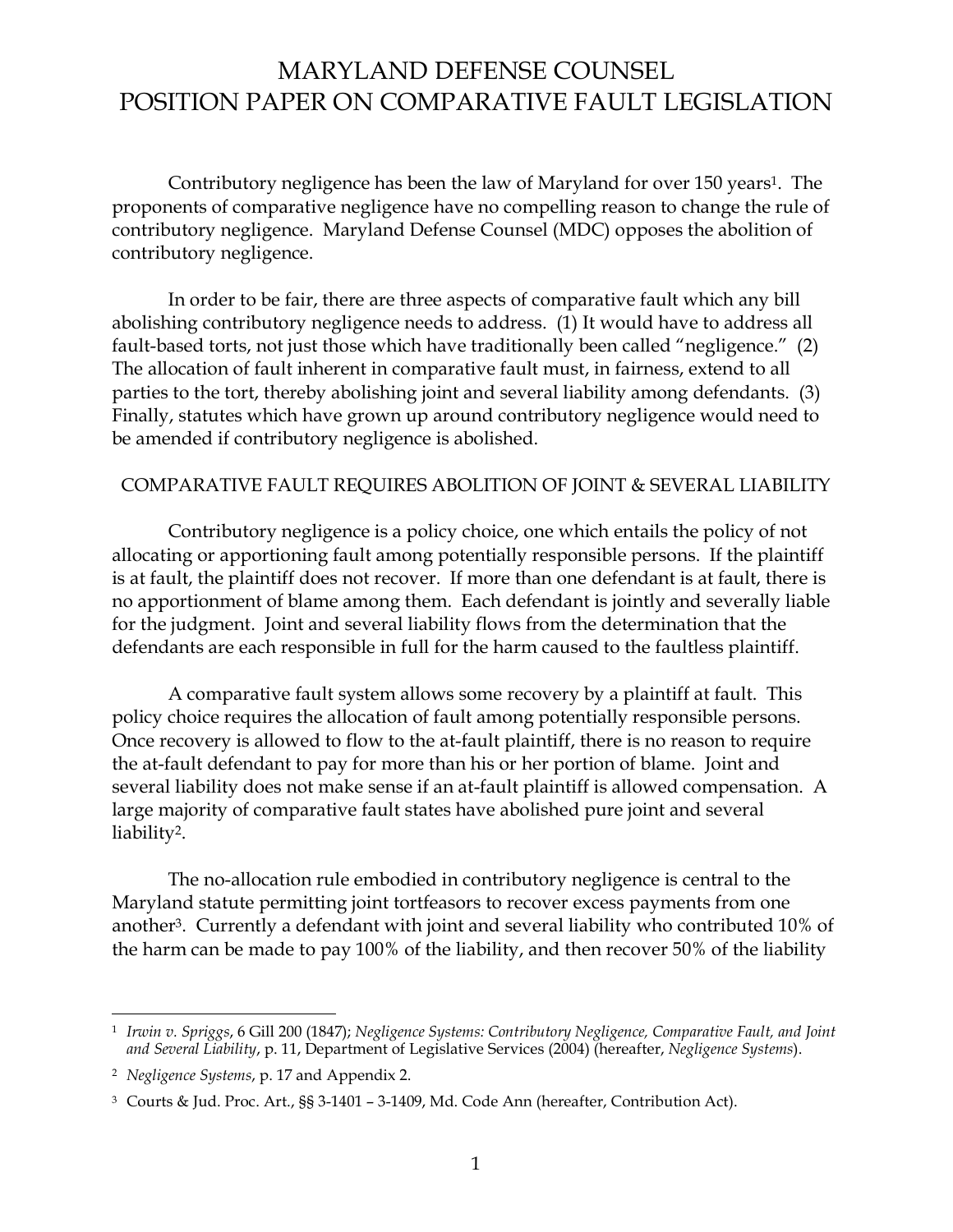if there is one other joint tortfeasor and collection can be obtained<sup>4</sup>. Whatever fairness there is in this situation flows from the lack of contributory negligence on the part of the plaintiff, because the faultless victim is allowed to collect from any at-fault defendant.

 A comparative fault statute that retains pure joint and several liability is hopelessly flawed. Consider what happens in the following scenario to the deep pocket defendant who contributes a marginal share of fault to the plaintiff's harm: Plaintiff is 40% at fault, Defendant 1 is 50% at fault, Defendant 2 is 10% at fault, and the verdict is for \$100,000. The two defendants would owe 60% of the verdict to the plaintiff. Defendant 2 can be made to pay \$60,000 for contributing \$10,000 of harm, and then try to collect \$30,000 from the defendant who was most at fault. *When both plaintiff and defendants are at fault for causing an accident, there is no reason to protect only the plaintiff from collection risks.* In the example used above, Plaintiff caused 4 times as much harm as Defendant 2, but Defendant 2 bears the risk of collection from Defendant 1. Comparative fault would require the abolition of pure joint and several liability.

#### COMPARATIVE FAULT SHOULD APPLY TO PRODUCT LIABILITY CASES

As expressed by the Department of Legislative Services, "Tort liability occurs in a wide variety of factual contexts, including careless driving resulting in an automobile accident, medical malpractice, a product that injures a consumer, an environmental nuisance, or a defamatory newspaper publication<sup>5</sup>.<sup>"</sup> Product liability cases usually are pleaded by asserting negligence, "strict" product liability, and UCC warranty claims. The minor distinctions between these theories are dwarfed by their sharing of fault as the basis of liability<sup>6</sup>. Each of these theories can be pleaded in the same product liability suit, and each will be proved with the same evidence 7 . As the law stands today in Maryland, contributory negligence is a complete defense to the negligence and warranty counts, and no defense at all to the strict liability count<sup>8</sup>.

<sup>-</sup>4 *Lahocki v. Contee Sand & Gravel Co.*, 41 Md. App. 579, 398 A.2d 490 (1979), *revíd on other grounds*, 286 Md. 714, 410 A.2d 1039 (1980).

<sup>5</sup> *Negligence Systems*, p. 1.

<sup>6</sup> *Phipps v. General Motors*, 278 Md. 337, 350-352 (1976); *see also Owens-Illinois v. Zenobia*, 325 Md. 420, 432- 438 (1992); *Klein v. Sears, Roebuck & Co., 92 Md. App. 477, 492, 608 A.2d 1276, 1284* (stating, "Maryland's view of strict liability in tort for injuries caused by a dangerous and defective product is that such tort is akin to negligence.").

<sup>7</sup> *Restament (Third) of Torts: Products Liability*, ß 2, comment n (hereafter *Restatement (Third)*).

<sup>8</sup> *See*, Duvall, *Plaintiffsí Fault in Products Liability Cases: Why are they Getting Away with it in Maryland*, 30 U. Balt. L. Rev. 255 - 271 (2001) (hereafter, *Plaintiffs' Fault*).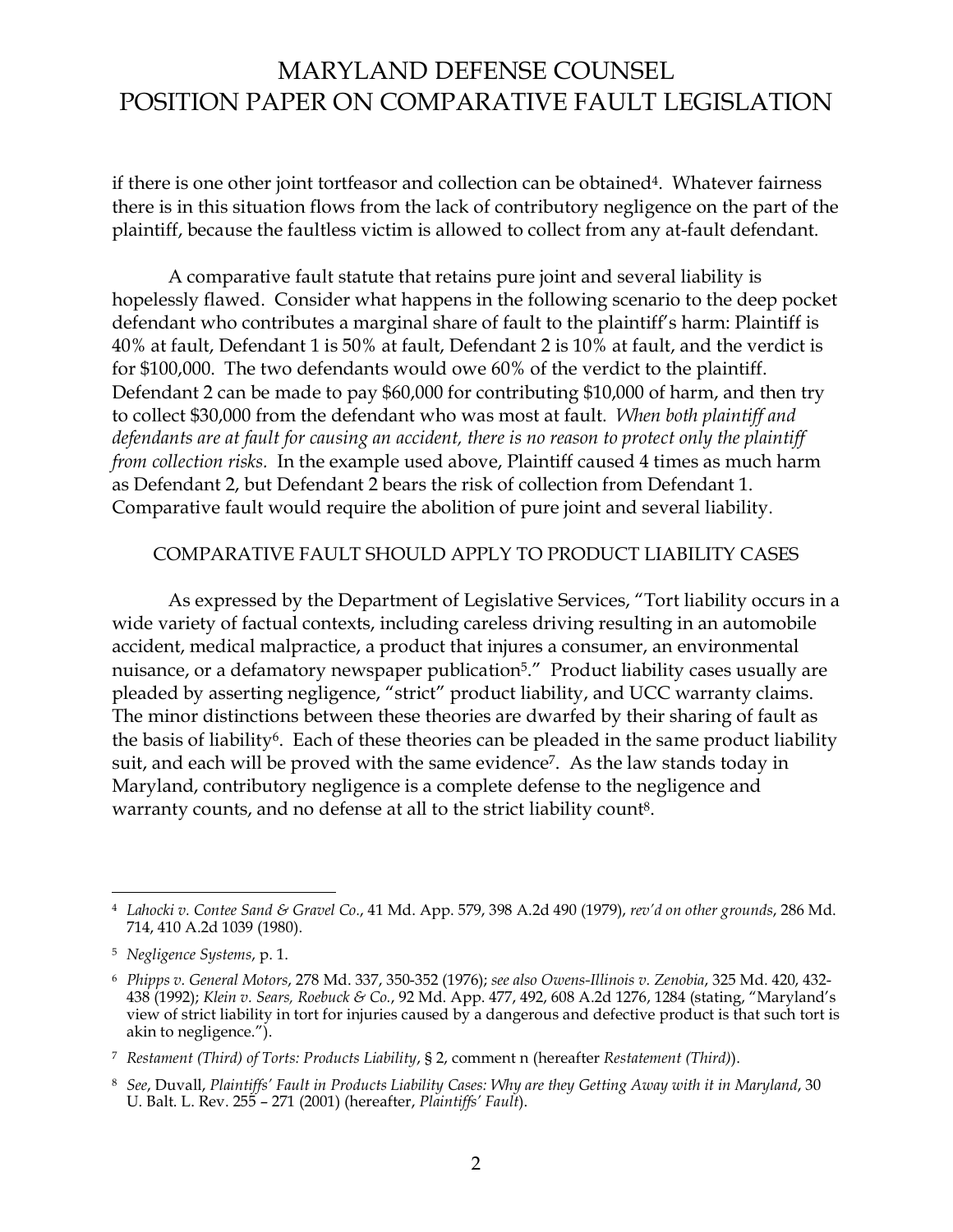The exclusion of the contributory negligence defense from a strict product liability case is a purely historical accident. The purpose of seminal ß 402A of the *Restatment (Second) of Torts* was to lower plaintiffsí burden of proving how or why a product deviated in the course of manufacturing from its intended design<sup>9</sup>. With regard to plaintiff's fault in manufacturing defect cases, this purpose of §402A was furthered by excluding as contributory negligence the plaintiff's failure to detect the manufacturing defect<sup>10</sup>.

 The lack of a meaningful distinction in Maryland between a negligence count and a strict liability count in a products case is manifested by the difference that has been identified by the Court of Appeals. *The only meaningful distinction between negligence and strict liability products claims in Maryland is the effect of plaintiffsí fault*<sup>11</sup>. In the decision permitting strict product liability claims, the Court of Appeals emphasized,  $T$ [T]he major distinction between an action in strict liability in tort and one founded on traditional negligence theory relates to the proof which must be presented by the plaintiff<sup>12</sup>.<sup>"</sup> The difference between negligence and strict product liability is not a difference in the type of fault giving rise to liability, it is a difference in the type of evidence required to prove fault. Any difference in available defenses should flow from a meaningful difference in the elements of the action. Instead, Maryland distinguishes these product liability causes of action by a historical accident in the defenses to each count<sup>13</sup>.

 A large majority of states with comparative fault apply that doctrine to product liability cases<sup>14</sup>.

 For these reasons, any comparative fault bill that does not extend to all faultbased torts should be rejected.

## FAILURE TO WEAR A SEAT BELT IS FAULT WHICH ANY COMPARATIVE FAULT BILL SHOULD ADDRESS

 If comparative fault is going to be the law of Maryland, then the failure to use seat belts should be fault which a jury can find. Maryland law generally requires the

-

<sup>9</sup> *Restatement (Third)*, Introduction, p. 3, and ß 1, comment a.

<sup>10</sup> *Id.*, ß 17, comment d.

<sup>11</sup> *Zenobia*, 325 Md. at 435, n. 7 and accompanying text.

<sup>12</sup> *Phipps v. General Motors*, 278 Md. 337, 350, 363 A.2d 955 (1976).

<sup>13</sup> *See* nn. 9 and 10 and accompanying text; *Plaintiffsí Fault*, n. 8.

<sup>14</sup> *Negligence Systems*, p. 16.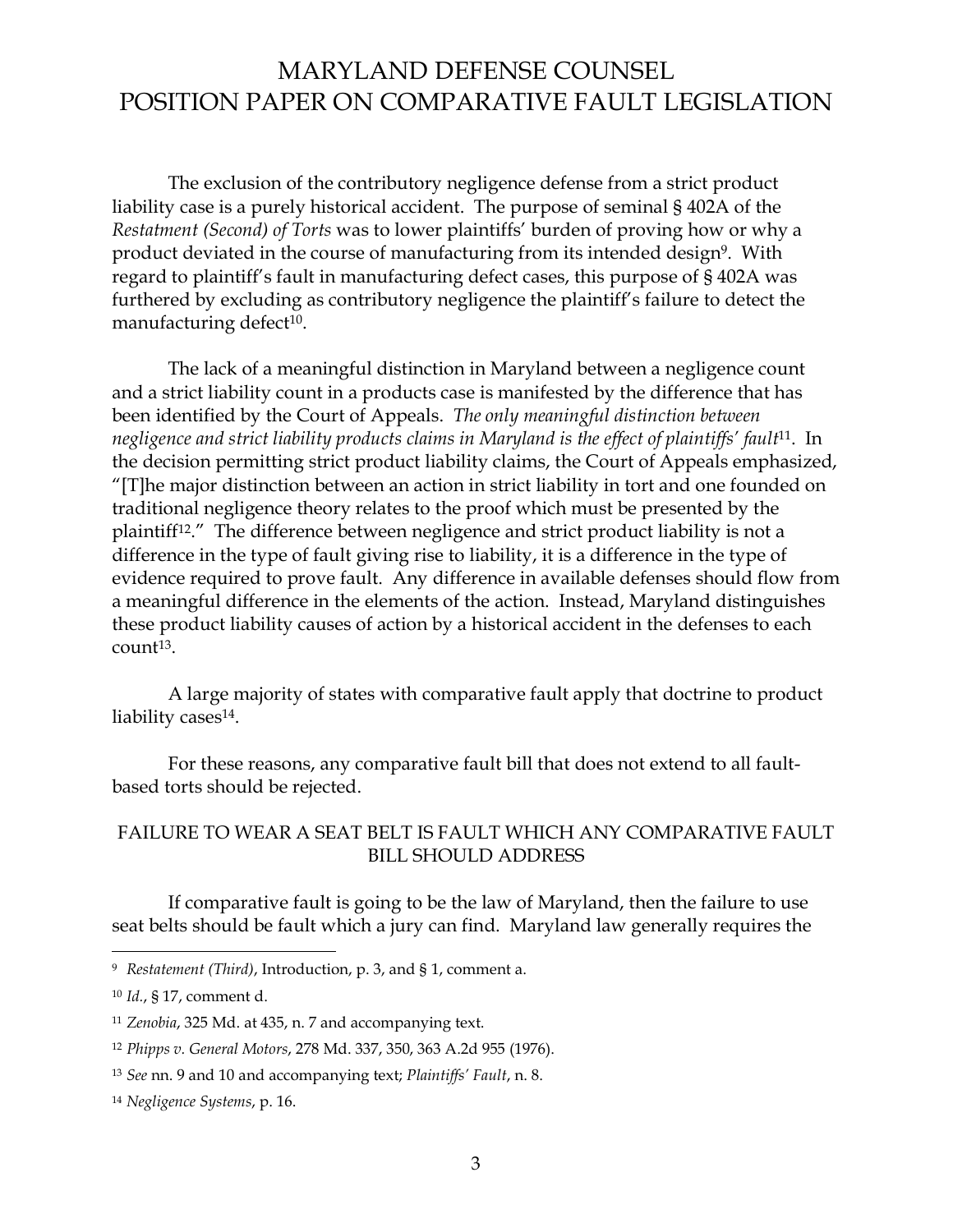use of seat belts, but does not now treat violation of this law as contributory negligence<sup>15</sup>. Comparative fault, however, ought to allow a jury to consider whether violation of the statutory requirement of seat belt use is fault. The lack of due care inherent in violating this statute is a cause of injury, and if there is a fault allocation, then this fault should be included in the allocation.

For additional information, please contact:

Gardner Duvall, MDC Legislative Branch Liaison, 410 347-9417, gduvall@wtplaw.com

-

<sup>15</sup> Transportation Art., ß 22-412.3., Md. Code Ann.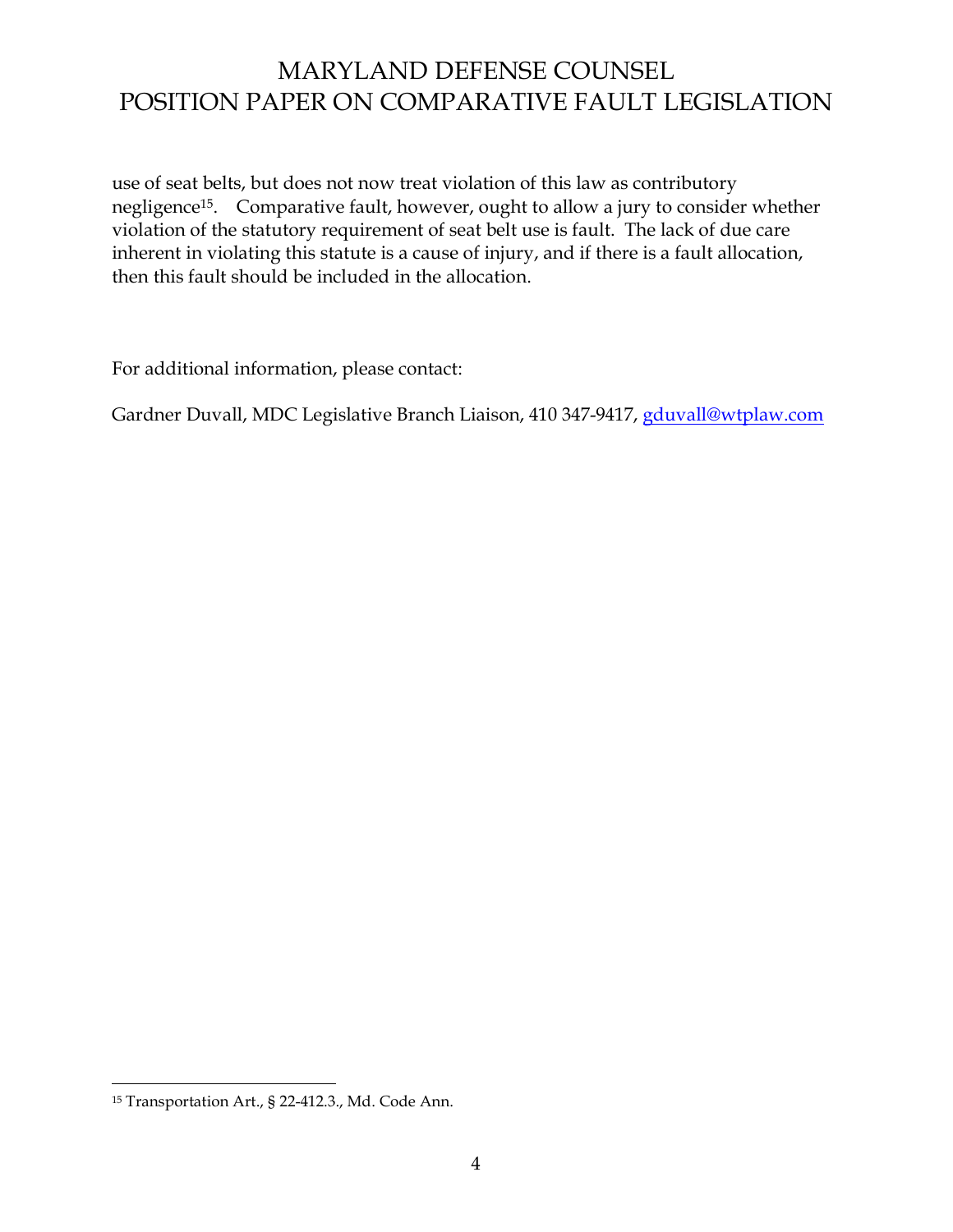### APPENDIX - THE ROLE OF FAULT IN MARYLAND STRICT PRODUCT LIABILITY LAW

 This appendix details legal concepts expressed in Maryland cases concerning the lack of any meaningful distinction between negligence strict product liability.

 Maryland adopted strict product liability in *Phipps v. General Motors*, 278 Md. 337, 363 A.2d 955 (1976). The case discussed the relationship between negligence and a strict liability claim for a defective product:

*[T]he major distinction* between an action in strict liability in tort and one founded on traditional negligence theory *relates to the proof which must be presented* by the plaintiff. Although the plaintiff need not prove any specific act of negligence on the part of the seller, as in other product liability cases, proof of a defect existing in the product at the time it leaves the seller's control must still be presented. As one commentator has observed, the doctrine of strict liability is really but another form of negligence per se, in that it is a judicial determination that placing a defective product on the market which is unreasonably dangerous to a user or consumer is itself a negligent act sufficient to impose liability on the seller (Wade, Strict Tort Liability of Manufacturers, 19 SW.L.J. 5, 14 (1965)):

In essence, strict liability in this sense is not different from negligence per se. Selling a dangerously unsafe product is the equivalent of negligence regardless of the defendant's conduct in letting it become unsafe.... Thus, a court which appears to be taking the radical step of changing from negligence to strict liability for products is really doing nothing more than adopting a rule that selling a dangerously unsafe chattel is negligence within itself.

 Thus, the theory of strict liability is not a radical departure from traditional tort concepts. Despite the use of the term 'strict liability' the seller is not an insurer, as absolute liability is not imposed on the seller for any injury resulting from the use of his product. *Dippel v. Sciano*, supra, [37 Wis.2d 443], 155 N.W.2d at 63 [(1967)]; Wade, supra, 19 SW.L.J. at 13. Proof of a defect in the product at the time it leaves the control of the seller implies fault on the part of the seller sufficient to justify imposing liability for injuries caused by the product.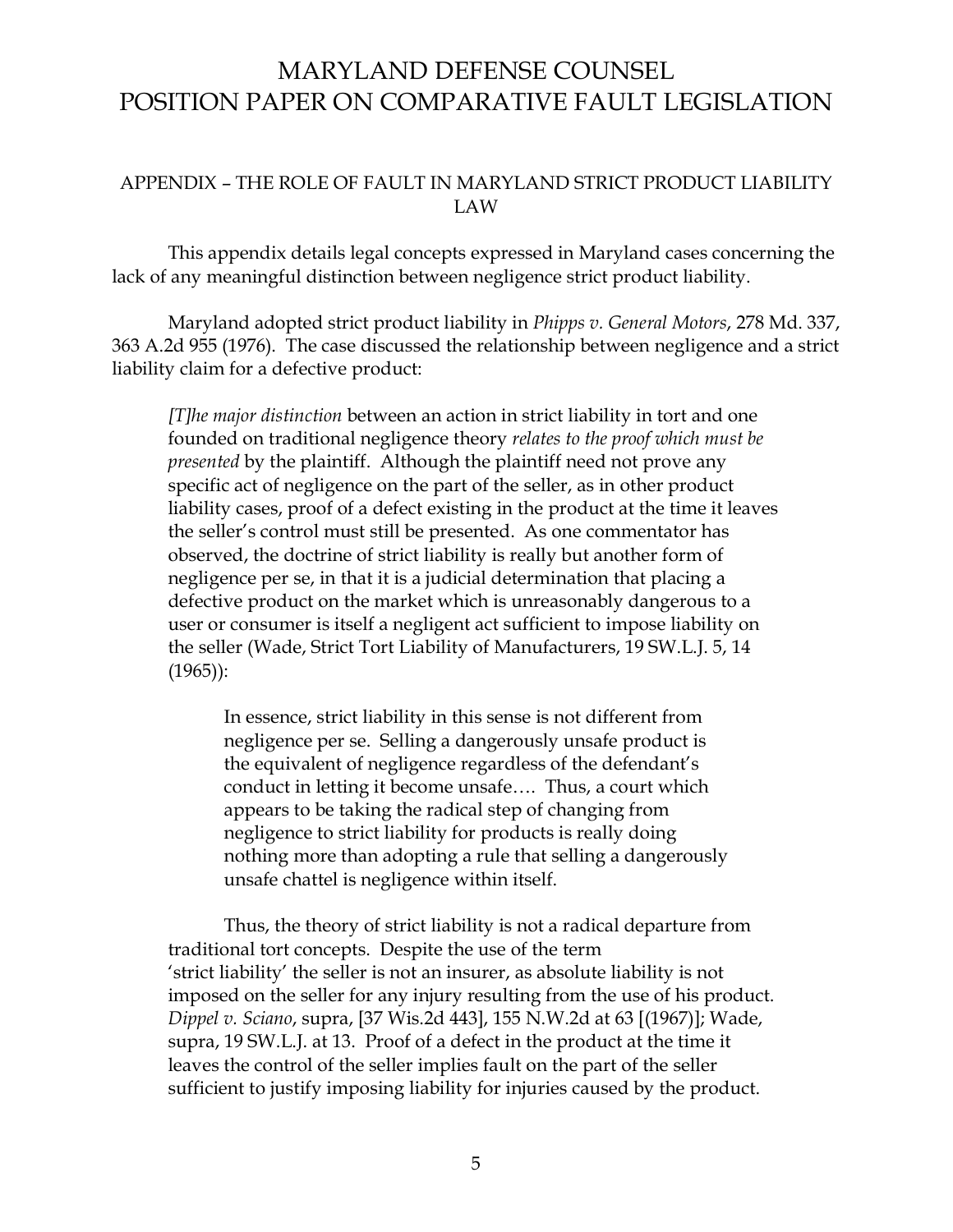Where the seller supplies a defective and unreasonably dangerous product, the seller or someone employed by him has been at fault in designing or constructing the product.

*Phipps v. General Motors*, 278 Md. 337, 350-352 (emphases added).

 $\eta$ [I]n an action founded on strict liability in tort, as opposed to a traditional negligence action, the plaintiff need not prove any specific act of negligence on the part of the seller. The relevant inquiry in a strict liability action focuses not on the conduct of the manufacturer but rather on the product itself.<sup>"</sup> Id. 278 Md. at 344 (citation omitted).

 This fundamental identification in Maryland of strict product liability with negligence has endured for the thirty years since it was first articulated. In 1991 the Court of Appeals stated,

It is clear that Maryland espoused the doctrine of strict liability in tort in order to relieve plaintiffs of the burden of proving specific acts of negligence by permitting negligence to be implied where plaintiffs can prove a product is defective and unreasonably dangerous when placed in the stream of commerce. While the "equity" of shifting the risk of loss to those better able to bear it financially was a policy consideration, it was neither the sole nor the predominant factor. It is clear from our decisions that inherent in our recognition of strict products liability is the concept that sellers who place defective and unreasonably dangerous products on the market are at fault when a user is injured by that activity and should bear responsibility.

*Nissen Corporation v. Miller*, 323 Md. 613, 624, 594 A.2d 564 (1991). *Nissen* cited in this regard *Harig v. Johns-Manville Products*, 284 Md. 70, 83-84, 394 A.2d 299 (1978) (quoting *Phipps*, 278 Md. at 350-351), and *Miles Laboratories v. Doe*, 315 Md. 704, 556 A.2d 1107 (1989) (quoting *Phipps*, 278 Md. at 351-352).

 In 1992 the Court of Special Appeals visited the relation between strict product liability and negligence. *Klein v. Sears, Roebuck and Co.*, 92 Md.App. 477, 608 A.2d 1276 (1991). *Klein* said, "Maryland's view of strict liability in tort for injuries caused by a dangerous and defective product is that such tort is akin to negligence.<sup>"</sup> Id. at 492 (citing *Phipps*, 278 Md. at 350-351, and *Nissen*, 323 Md. at 624).